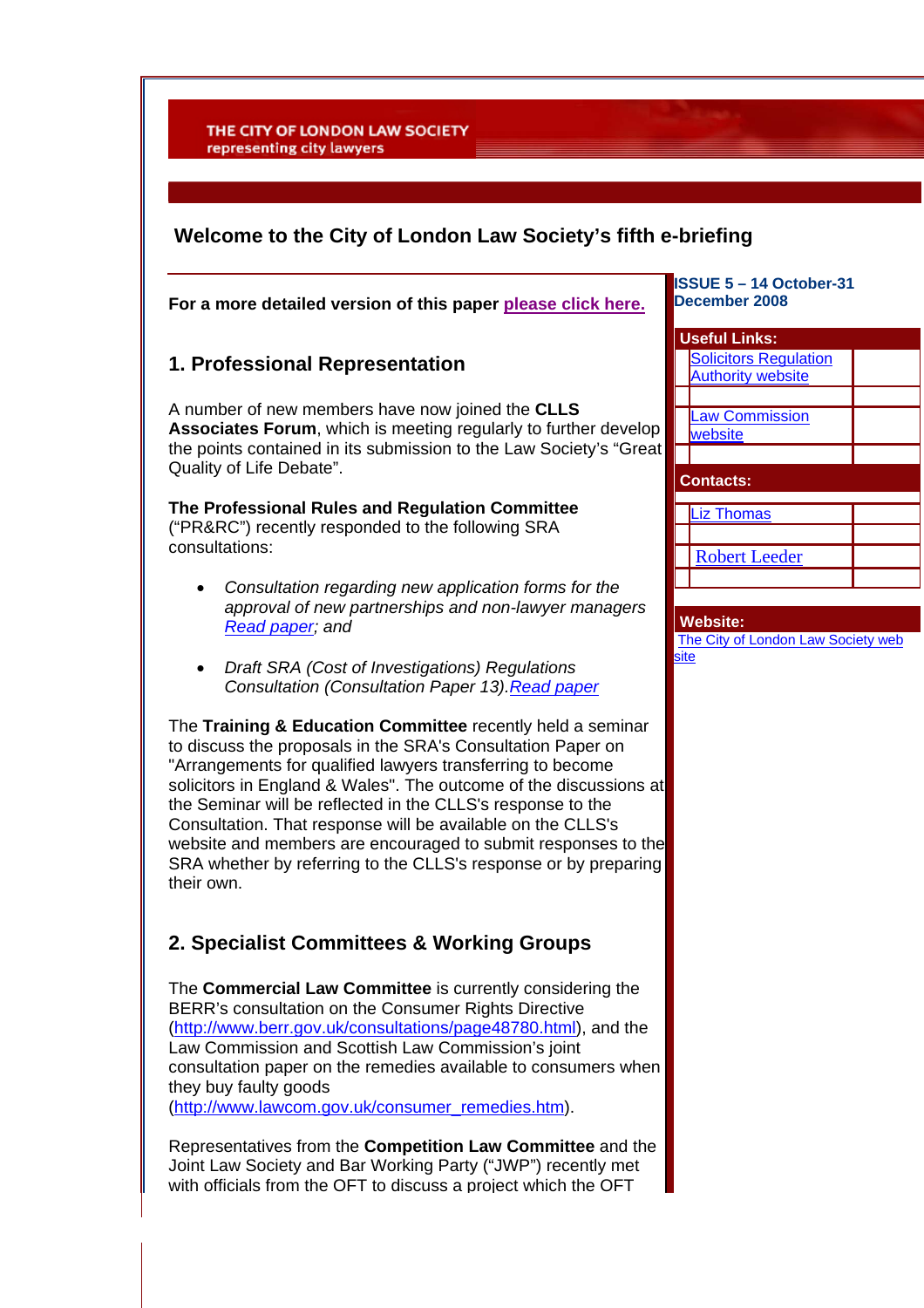recently initiated concerning the transparency of its non-merger procedures, including Competition Act cases and Market Studies.

The **CLLS's EU Working Group** has retained Professor Lee of Cardiff University to assist in preparing a paper on the enablers for multi-jurisdictional legal practice. In its final form, the paper is expected to form the basis of discussions between the CLLS and the relevant officials in the European Commission. A meeting was held between Professor Lee and the Working Group on 9 December to consider a draft of the paper.

A Joint Working Party made up of representatives from the **CLLS's Financial Law, Insolvency Law and Regulatory Law Committees** recently made several submissions on the Banking Bill, including on:

- *The efficacy of planned subsidiary legislation. [Read](http://www.citysolicitors.org.uk/FileServer.aspx?oID=485&lID=0)  [paper;](http://www.citysolicitors.org.uk/FileServer.aspx?oID=485&lID=0)*
- *Clause 75 of the Bill [Read paper](http://www.citysolicitors.org.uk/FileServer.aspx?oID=487&lID=0); and*
- *The impact of the Bill on cash management systems for corporate customers [Read paper](http://www.citysolicitors.org.uk/FileServer.aspx?oID=486&lID=0)*

The **Financial Law Committee** recently responded to HM Treasury's July consultation paper "Modernising the insolvency protections for the operation of financial markets – proposals to reform Part 7 of the 1989 Companies Act". See [http://www.hm](http://www.hm-treasury.gov.uk/d/e1(1).pdf)[treasury.gov.uk/d/e1\(1\).pdf](http://www.hm-treasury.gov.uk/d/e1(1).pdf) for the consultation document and [the](http://www.citysolicitors.org.uk/FileServer.aspx?oID=442&lID=0)  [CLLS response paper.](http://www.citysolicitors.org.uk/FileServer.aspx?oID=442&lID=0)

The Committee also recently commented on clause 48(1) of the Banking Bill (as amended in the Public Bill Committee of the House of Commons and ordered to be printed on 18 November 2008) [Read paper](http://www.citysolicitors.org.uk/FileServer.aspx?oID=477&lID=0).

The **Insolvency Law Committee** recently responded to the Insolvency Service's consultation on changes to the Insolvency Act 1986. [Read paper.](http://www.citysolicitors.org.uk/FileServer.aspx?oID=445&lID=0) The Committee also recently commented to HM Treasury on the Part 2 (Bank Insolvency) and Part 3 (Bank Administration) aspects of the Banking Bill. [Read paper.](http://www.citysolicitors.org.uk/FileServer.aspx?oID=488&lID=0)

The **Insurance Law Committee** recently responded to the consultation by the Ministry of Justice on the Third Parties (Rights Against Insurers) Bill. See

http://www.lawcom.gov.uk/docs/272bill.pdf for the Bill and [the](http://www.citysolicitors.org.uk/FileServer.aspx?oID=474&lID=0)  [CLLS response paper.](http://www.citysolicitors.org.uk/FileServer.aspx?oID=474&lID=0)

The **Intellectual Property Law Committee** responded to the UK Intellectual Property Office's ("IPO") consultation "Taking Forward the Gowers Review of Intellectual Property: Penalties for Copyright Infringement". See [http://www.ipo.gov.uk/consult](http://www.ipo.gov.uk/consult-gowers36.pdf)[gowers36.pdf](http://www.ipo.gov.uk/consult-gowers36.pdf) for the consultation document and [the CLLS](http://www.citysolicitors.org.uk/FileServer.aspx?oID=452&lID=0)  [response paper](http://www.citysolicitors.org.uk/FileServer.aspx?oID=452&lID=0).

The **Land Law Committee** recently published a form of rent deposit deed. [Read paper](http://www.citysolicitors.org.uk/FileServer.aspx?oID=479&lID=0).

The **Litigation Committee** responded to the Ministry of Justice's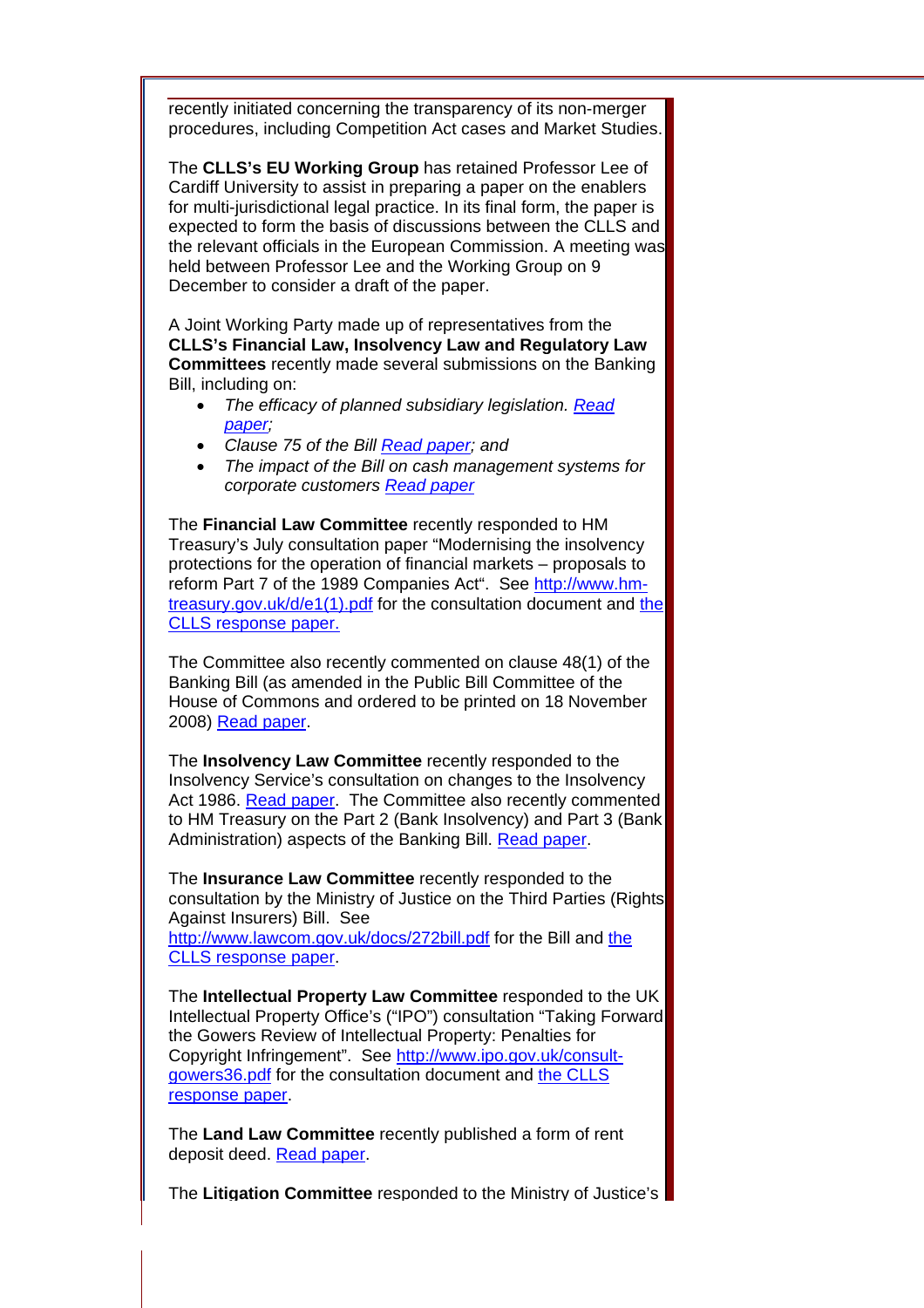Consultation "Civil Procedure Rules: Costs Capping Orders". See [http://www.justice.gov.uk/docs/costs-capping](http://www.justice.gov.uk/docs/costs-capping-consultation.pdf)[consultation.pdf](http://www.justice.gov.uk/docs/costs-capping-consultation.pdf) for the consultation document and [the CLLS](http://www.citysolicitors.org.uk/FileServer.aspx?oID=456&lID=0)  [response paper.](http://www.citysolicitors.org.uk/FileServer.aspx?oID=456&lID=0)

The Committee also held an open meeting on Tuesday 2 December on the subject of the Commercial Court pilot of the proposals made by the Long Trials Working Party in December 2007.

The **Planning & Environmental Law Committee** responded to the Planning for a better London report, issued by the Mayor of London. [Read paper.](http://www.citysolicitors.org.uk/FileServer.aspx?oID=454&lID=0)

The Committee also responded to a consultation on revised waste exemptions from environmental permitting. [Read paper.](http://www.citysolicitors.org.uk/FileServer.aspx?oID=455&lID=0) 

The **Regulatory Law Committee** responded to the following HMT consultations:

- Consultation on "Modernising the insolvency protections for the operation of financial markets – proposals to reform Part 7 of the 1989 Companies Act". [Read paper.](http://www.citysolicitors.org.uk/FileServer.aspx?oID=446&lID=0)
- Consultation on the Building Societies (Funding) and Mutual Societies (Transfers) Act 2007. [Read paper.](http://www.citysolicitors.org.uk/FileServer.aspx?oID=453&lID=0)
- Consultation on the Financial Services and Markets Act 2000 (Financial Promotion) Order 2008 (which was attached at Annexure A to the second consultation regarding the Financial Services and Markets Act 2000 (Financial Promotion) (Amendment) Order 2008). (See [consultation paper](http://www.citysolicitors.org.uk/FileServer.aspx?oID=472&lID=0) and [CLLS response paper.](http://www.citysolicitors.org.uk/FileServer.aspx?oID=472&lID=0)
- Consultation (with the FSA) on the implementation of the Acquisition Directive. Background FSA information regarding the implementation of the directive can be viewed at [http://www.fsa.gov.uk/pages/About/What/International/pdf/](http://www.fsa.gov.uk/pages/About/What/International/pdf/AD.pdf) [AD.pdf](http://www.fsa.gov.uk/pages/About/What/International/pdf/AD.pdf), and the joint FSA/HMT consultation document on the directive can be viewed at [http://www.fsa.gov.uk/pubs/cp/acquisitions\\_directive.pdf.](http://www.fsa.gov.uk/pubs/cp/acquisitions_directive.pdf) [Read the CLLS response paper.](http://www.citysolicitors.org.uk/FileServer.aspx?oID=473&lID=0)

Robert Leeder Policy & Committees Coordinator

 **If you no longer wish to receive this Alert, please click [unsubscribe](mailto:mail@citysolicitors.org.uk?subject=Unsubscribe)**